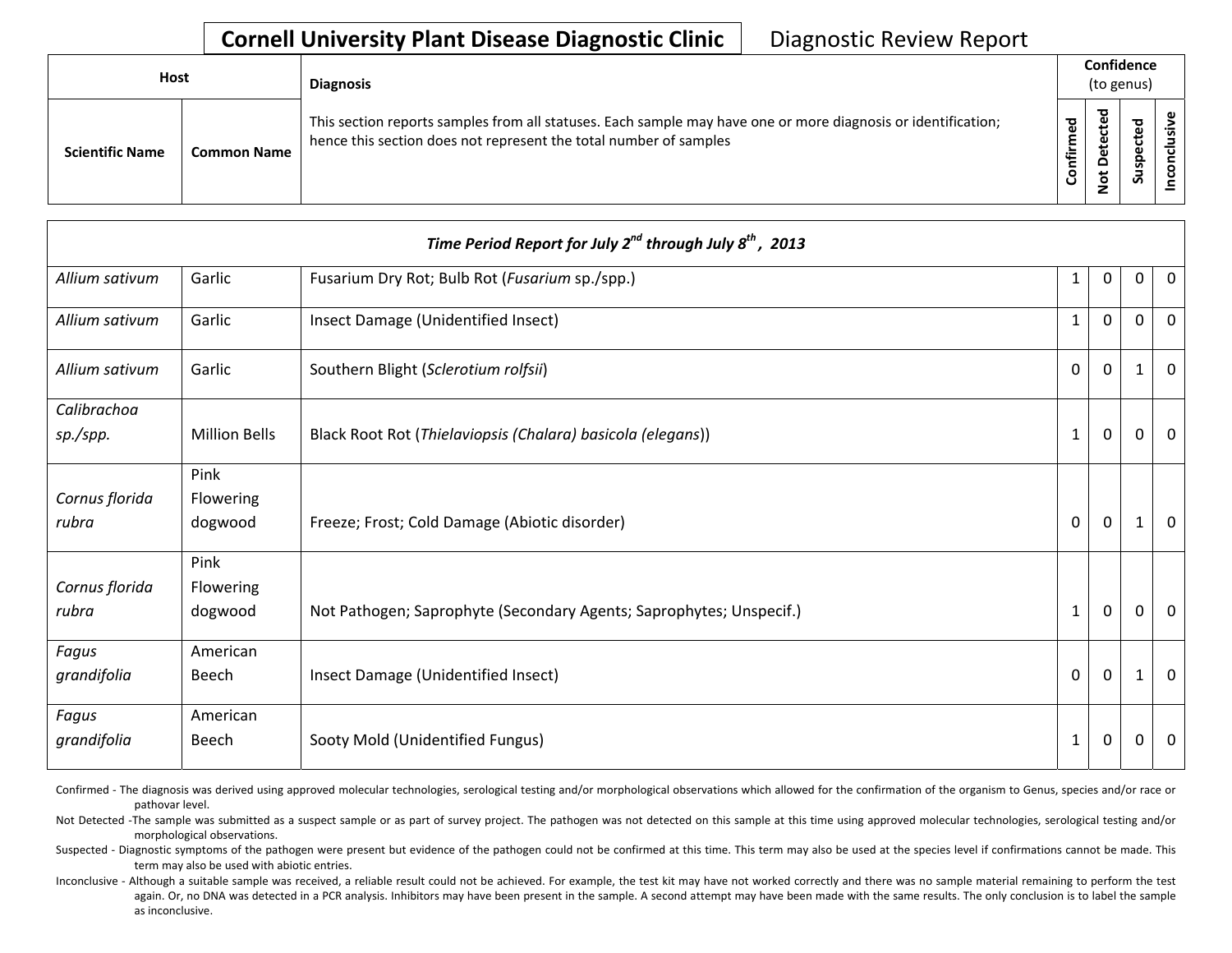## **Cornell University Plant Disease Diagnostic Clinic** | Diagnostic Review Report

| <b>Host</b>            |                    | <b>Diagnosis</b>                                                                                                                                                                   |              |                    | Confidence<br>(to genus) |    |
|------------------------|--------------------|------------------------------------------------------------------------------------------------------------------------------------------------------------------------------------|--------------|--------------------|--------------------------|----|
| <b>Scientific Name</b> | <b>Common Name</b> | This section reports samples from all statuses. Each sample may have one or more diagnosis or identification;<br>hence this section does not represent the total number of samples | med<br>onfir | ठ<br>ይ<br><u>۽</u> | ൦<br>S                   | ._ |

|                 | European         |                                                                      |                |              |              |                |
|-----------------|------------------|----------------------------------------------------------------------|----------------|--------------|--------------|----------------|
| Fagus sylvatica | Beech            | Herbicide Injury; Exposure (Abiotic disorder)                        | $\mathbf 0$    | 0            | 1            | $\mathbf 0$    |
|                 | European         |                                                                      |                |              |              |                |
| Fagus sylvatica | Beech            | Not Pathogen; Saprophyte (Secondary Agents; Saprophytes; Unspecif.)  | $\mathbf{1}$   | $\mathbf 0$  | $\Omega$     | $\mathbf 0$    |
| Fagus sylvatica |                  |                                                                      |                |              |              |                |
| atropunicea     | Copper Beech     | Ustulina Trunk Rot; Carbon Cushion (Kretzschmaria (Ustulina) deusta) | $\mathbf{1}$   | $\mathbf 0$  | $\Omega$     | $\mathbf 0$    |
| Glycine max     | Soybean          | High Soil Moisture (Abiotic disorder)                                | $\Omega$       | $\mathbf{0}$ | $\mathbf{1}$ | $\overline{0}$ |
| Glycine max     | Soybean          | Not Pathogen; Saprophyte (Secondary Agents; Saprophytes; Unspecif.)  | $\mathbf{1}$   | $\Omega$     | $\Omega$     | $\overline{0}$ |
| Lycopersicon    |                  |                                                                      |                |              |              |                |
| sp./spp.        | Tomato           | Late Blight (Phytophthora infestans)                                 | $\overline{0}$ | $\mathbf{1}$ | $\mathbf{0}$ | $\mathbf{0}$   |
| Lycopersicon    |                  |                                                                      |                |              |              |                |
| sp./spp.        | Tomato           | Not Pathogen; Saprophyte (Secondary Agents; Saprophytes; Unspecif.)  | $\mathbf{1}$   | $\mathbf 0$  | $\Omega$     | $\overline{0}$ |
| Phaseolus       |                  |                                                                      |                |              |              |                |
| vulgaris nanus  | <b>Bush Bean</b> | Alternaria Leaf and Pod Spot (Alternaria alternata)                  | $\mathbf 0$    | $\mathbf 0$  | 1            | $\overline{0}$ |
| Phaseolus       |                  |                                                                      |                |              |              |                |
| vulgaris nanus  | <b>Bush Bean</b> | Anthracnose; Colletotrichum Leaf Spot (Colletotrichum sp./spp.)      | 0              | $\mathbf 0$  | 1            | $\mathbf 0$    |

Confirmed - The diagnosis was derived using approved molecular technologies, serological testing and/or morphological observations which allowed for the confirmation of the organism to Genus, species and/or race or pathovar level.

Not Detected -The sample was submitted as a suspect sample or as part of survey project. The pathogen was not detected on this sample at this time using approved molecular technologies, serological testing and/or morphological observations.

Suspected - Diagnostic symptoms of the pathogen were present but evidence of the pathogen could not be confirmed at this time. This term may also be used at the species level if confirmations cannot be made. This term may also be used with abiotic entries.

Inconclusive - Although a suitable sample was received, a reliable result could not be achieved. For example, the test kit may have not worked correctly and there was no sample material remaining to perform the test again. Or, no DNA was detected in a PCR analysis. Inhibitors may have been present in the sample. A second attempt may have been made with the same results. The only conclusion is to label the sample as inconclusive.